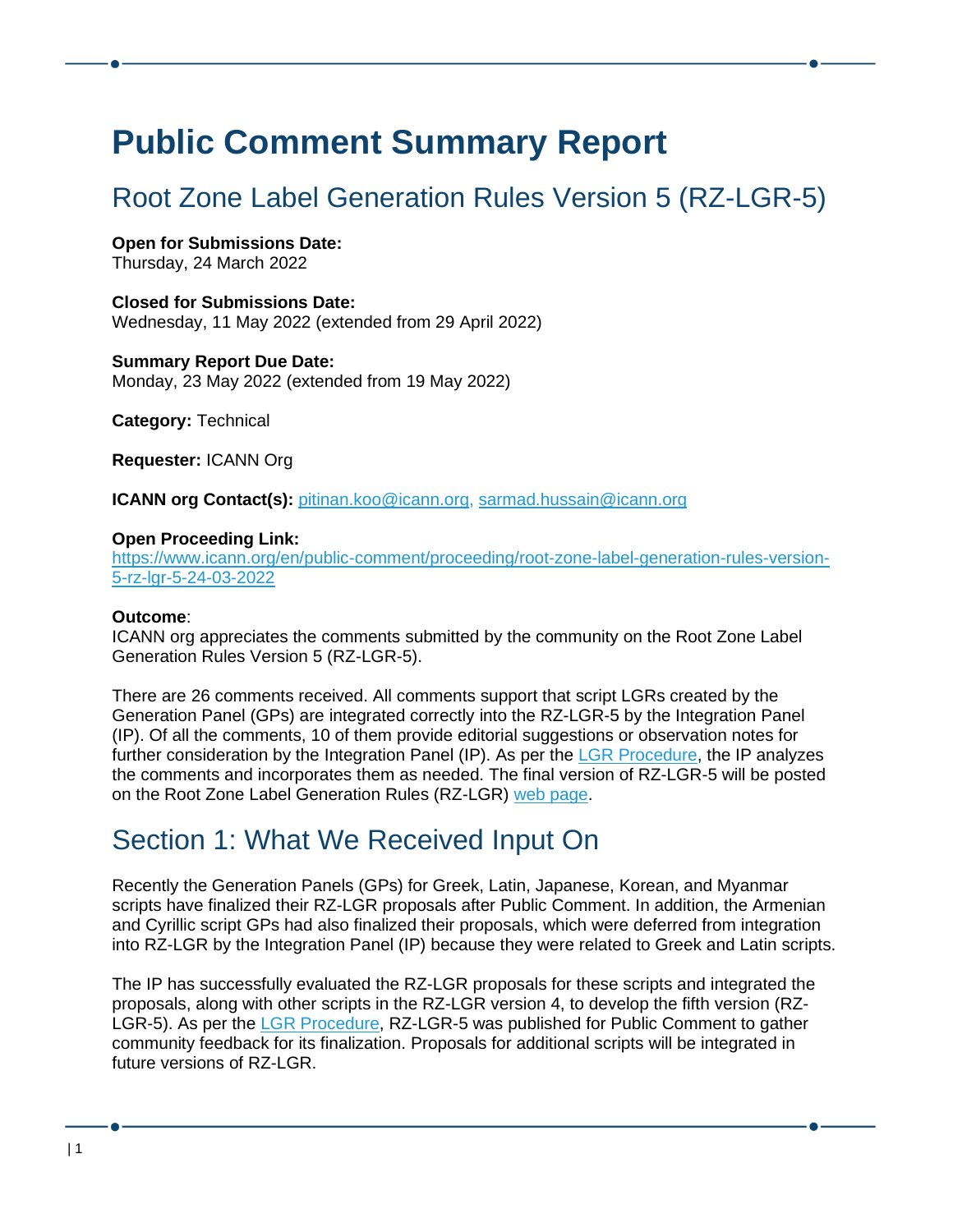## Section 2: Submissions

### **Organizations and Groups:**

| <b>Name</b>                                                          | <b>Submitted by</b>                      | <b>Initials</b>  |
|----------------------------------------------------------------------|------------------------------------------|------------------|
| Japanese Script Generation Panel                                     | <b>Hiro Hotta</b>                        | <b>JPAN-GP</b>   |
| <b>Myanmar Script Generation Panel</b>                               | <b>Yin May Oo</b>                        | <b>MYMR-GP</b>   |
| <b>Thai Script Generation Panel</b>                                  | Wanawit Ahkuputra                        | <b>THAI-GP</b>   |
| <b>Latin Script Generation Panel</b>                                 | Mirjana Tasic                            | LATN-GP          |
| <b>Armenian Script Generation Panel</b>                              | Igor Mkrtumyan                           | <b>ARMN-GP</b>   |
| Khmer Script Generational Panel                                      | <b>Rapid SUN</b>                         | <b>KHMR-GP</b>   |
| <b>Cyrillic Script Generation Panel</b>                              | Dusan (Душан) Stojicevic<br>(Стојичевић) | <b>CRYL-GP</b>   |
| <b>Sinhala Script Generation Panel</b>                               | Harsha Wijayawardhana                    | SINH-GP          |
| Lao Script Generation Panel                                          | Anisone Kingsada                         | LAOO-GP          |
| <b>Ethiopic Script Generation Panel</b>                              | Dessalegn Yehuala                        | <b>ETHI-GP</b>   |
| <b>Chinese Script Generation Panel</b>                               | Wei WANG                                 | <b>HANS-GP</b>   |
| Neo-Brahmi Generation Panel                                          | Udaya Narayana Singh                     | <b>NBGP</b>      |
| Bangla Script Working Group of<br><b>Neo-Brahmi Generation Panel</b> | Mohammad Mamun Or Rashid                 | Beng-NBGP        |
| Devanagari Script Working Group<br>of Neo-Brahmi Generation Panel    | Neha Gupta                               | Deva-NBGP        |
| Gujarati Script Working Group of<br>Neo-Brahmi Generation Panel      | Akshat Joshi                             | Gujr-NBGP        |
| Malayalam Script Working Group of<br>Neo-Brahmi Generation Panel     | Veena Solomon                            | Mlym-NBGP        |
| Tamil Script Working Group of Neo-<br><b>Brahmi Generation Panel</b> | Shanmugam Rajabhathar                    | <b>Taml-NBGP</b> |
| <b>Telugu Script Working Group of</b><br>Neo-Brahmi Generation Panel | Uma Maheshwar Rao Garapati               | <b>Telu-NBGP</b> |
| <b>Integration Panel</b>                                             | <b>Asmus Freytag</b>                     | IP               |
| <b>Arabic Script Generation Panel</b>                                | Nabil Benamar                            | ARAB-GP          |
| Korean Script Generation Panel                                       | Kyongsok KIM                             | <b>KORE-GP</b>   |
| <b>Greek Script Generation Panel</b>                                 | Panagiotis Papaspiliopoulos              | <b>GREK-GP</b>   |

 $\bullet$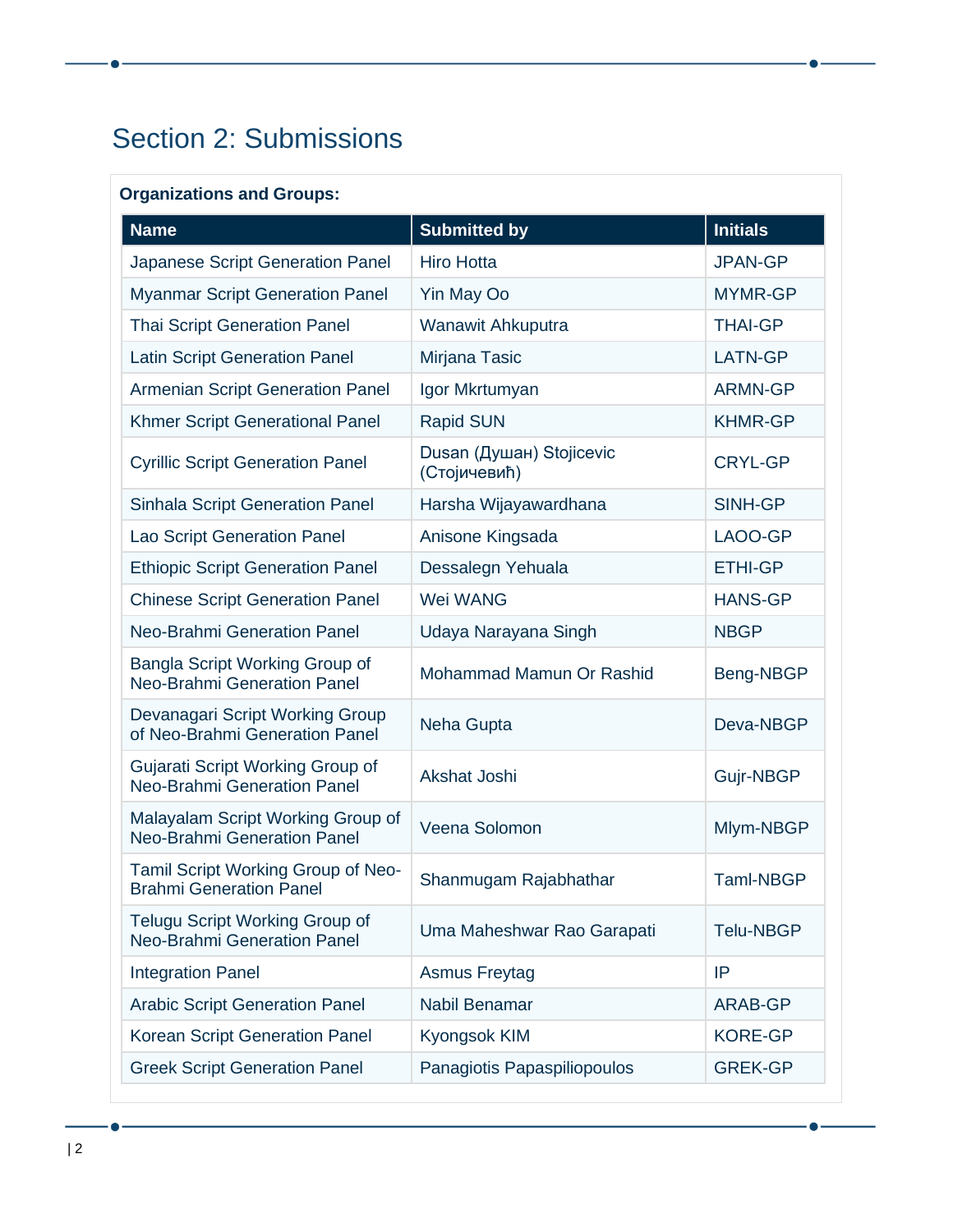| <b>Name</b>                           | <b>Submitted by</b>              | <b>Initials</b> |
|---------------------------------------|----------------------------------|-----------------|
| <b>Registry Stakeholder Group</b>     |                                  | <b>RySG</b>     |
| <b>Hebrew Script Generation Panel</b> | Doron Shikmoni                   | <b>HEBR-GP</b>  |
| Individuals:                          |                                  |                 |
| <b>Name</b>                           | <b>Affiliation (if provided)</b> | <b>Initials</b> |
| Jitti Kunphruk                        | <b>Thai GP</b>                   | <b>JK</b>       |

## Section 3: Summary of Submissions

ICANN org received 26 comments on the RZ-LGR-5. All comments support that script proposals created by the GPs are correctly integrated into RZ-LGR-5 by the IP.

MYMR-GP, THAI-GP, GREK-GP, RySG, Mylm-NBGP, and HEBR-GP thank and congratulate ICANN org, GPs, IP, and ICANN community who supported this work.

The following GPs do not have any additional suggestions or observations: THAI-GP, LATN-GP, KHMR-GP, CRYL-GP, LAOO-GP, HANS-GP, Deva-NBGP, Gujr-NBGP, Mlym-NBGP, Taml-NBGP, Telu-NBGP, KORE-GP, and GREK-GP.

There are 10 comments from GPs and individuals which include editorial suggestions or observation notes for further consideration by the IP.

JPAN-GP suggests editorial changes in the Overview and Summary document to make the terms of Japanese variant consistent. JPAN-GP also suggests minor edits in Japanese RZ-LGR-5 XML and Common RZ-LGR-5 XML.

MYMR-GP provides the list of editorial suggestions for the description section of the Myanmar RZ-LGR XML.

MB comments that the table of contents of Overview and Summary document should be updated to reflect the correct page numbers.

ARMN-GP raises that rationale of code point U+0587 exclusion from the Maximal Starting Repertoire (MSR) should be revisited.

SINH-GP shares that the Chandra Bindu has recently been encoded in Sinhala script. The SINH-GP may need to revise the RZ-LGR for this code point in the future.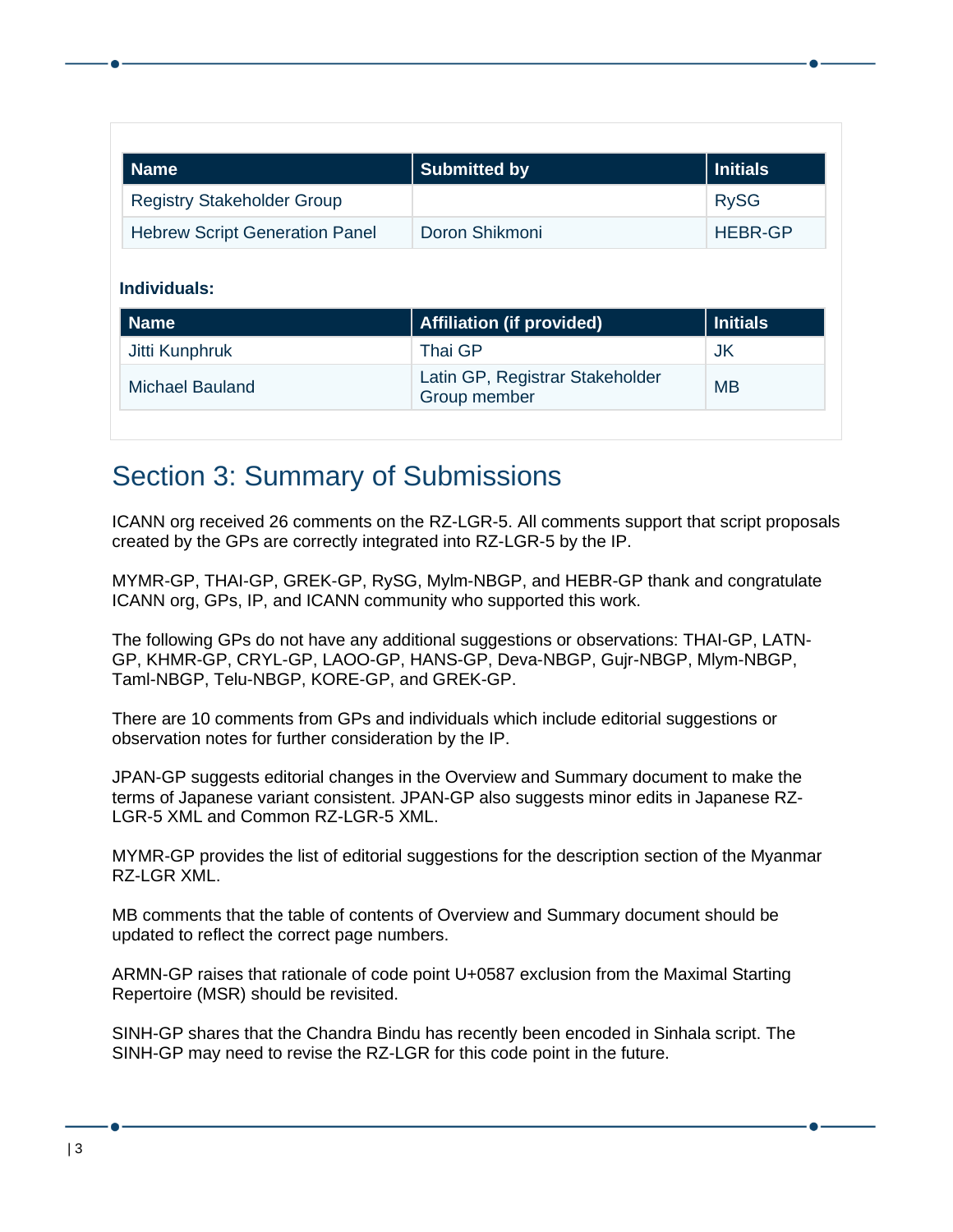ETHI-GP provides the list of cross-script variant code point candidates and requests the IP to make modification, if necessary. The list includes Ethiopic-Armenian, Ethiopic-Hebrew, and Ethiopic-Cyrillic candidates. ETHI-GP also suggests editorial changes for the description section of the Common RZ-LGR-5 XML.

Beng-NBGP shares five observations: 1) pointing out additional languages written in Bangla script i.e, Hajong, Koda, Sadri, and Manipuri, 2) noting that labels are allowed by Bangla LGR even though they are misspelled, 3) suggesting the tag 'Matra' should be written as 'Matra (Kar)' to avoid ambiguity for Bengali readers, 4) noting the encoding of code points 09DC, 09DD, and 09DF should be reclaimed, and 5) suggesting that an exhaustive list of Bangla LGR-support labels should be developed.

NBGP shares four observations on the Overview and Summary document: 1) in Section 1.1.1, more Latin-related scripts may arise in the future which will need more analysis, 2) in general, hyperlinks to script LGRs could be added in the text, 3) in Section 8.4, Samiran Gupta should be included, and 4) in Section 8.3, hyperlinks to GP members should be added.

ARAB-GP shares additional reference that could be added to the Arabic RZ-LGR. ARAB-GP also suggests a code point name correction in the Arabic RZ-LGR-5 XML.

HEBR-GP shares two (2) observations: 1) the inclusion of U+0069 and U+006F to the variant sets seems unnecessary as they are not allowed by Hebrew LGR, and 2) the test result file provided by ICANN staff have rendering issue when labels end with a Latin code point and invalid by RFC5893 Bidi rule.

## Section 4: Analysis of Submissions

ICANN org thanks all the contributors for their valuable input and feedback. All comments have been submitted to the IP. The IP has analyzed all comments and provides the following feedback.

The editorial suggestions from JPAN-GP, MYMR-GP, ETHI-GP, NBGP, Beng-NBGP, ARAB-GP, and MB will be incorporated into the final version of RZ-LGR-5.

In response to ARMN-GP's comment, the IP clarifies that U+0587 could not be included in the repertoire for the Armenian script because it is DISALLOWED in IDNA2008 (see RFC [5892\)](https://datatracker.ietf.org/doc/html/rfc5892) and therefore not allowed in IDNs. A note will be placed into the Armenian Element LGR to resolve any ambiguities.

The IP notes that the additional consideration for Sinhala Chandra Bindu would be required in the future if the code point is to be included in the MSR.

Regarding the suggested variant candidates from ETHI-GP, the IP has considered the attached list of potential cross-script variants and decided that there is a noticeable difference in characteristics among the scripts in question. The case that comes closest in the IP's view would be the single instance of a Hebrew letter U+05DC resembling an Ethiopic letter U+1290. However, even this case, the IP finds noticeable differences in width that become apparent when one tries to compose a whole label.